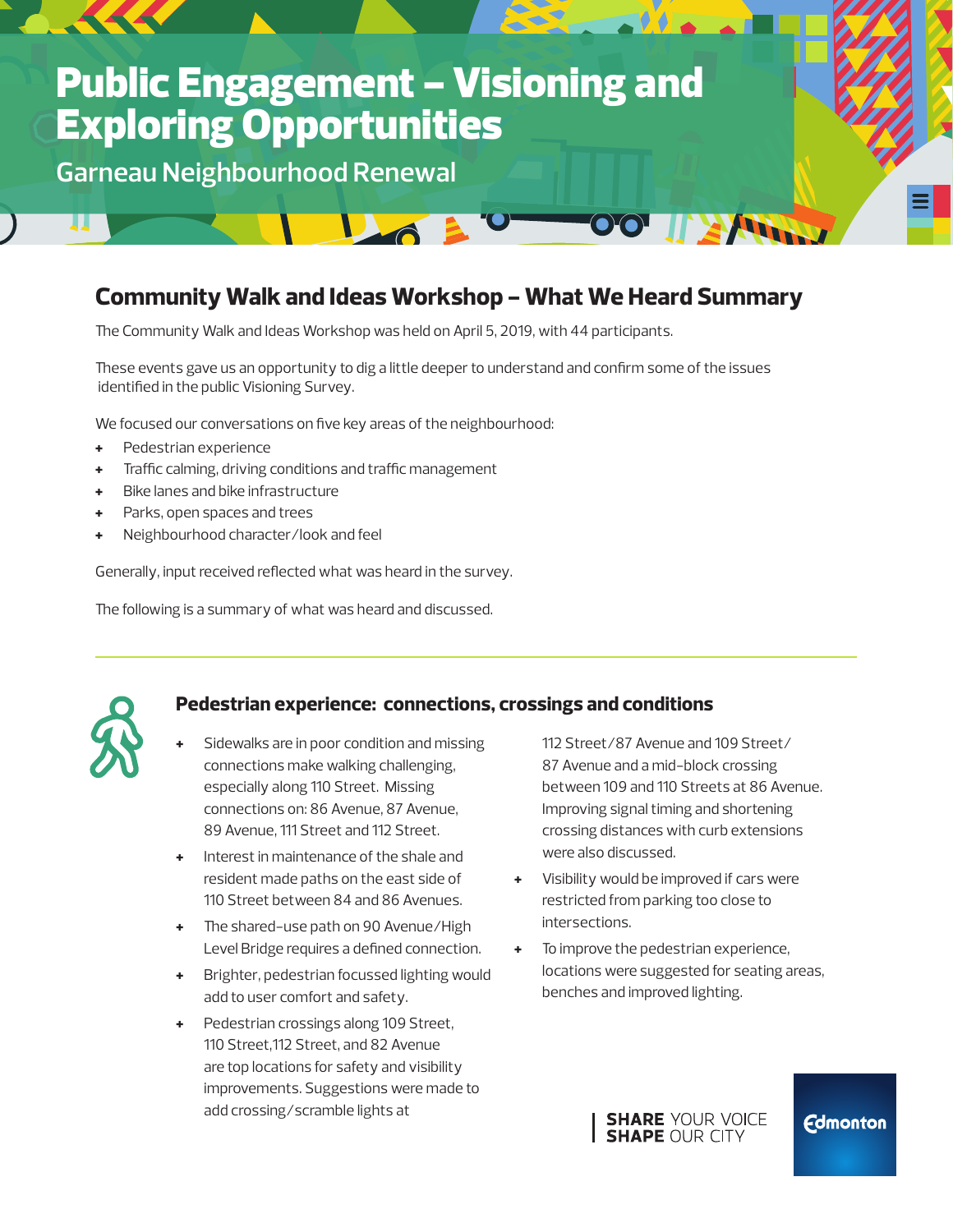# **Public Engagement - Visioning and** Exploring Opportunities

 $\sum_{\alpha}$ 

**Garneau Neighbourhood Renewal**



#### **Traffic calming, driving conditions and traffic management**

- **+** Speeding and shortcutting concerns; focus traffic calming measures and enforcement on 110, 111, 109 Streets, 84 and 85 Avenues, and alleys.
- Parking for residents is difficult as many non-residents utilize the area; consider a resident parking program or parking restrictions.
- **+** Garneau School could use more parking and a defined drop-off area.

**AND** 

- **+** Roads and alleys in the area are in poor condition with many potholes and rough surfaces.
- **+** Entering/exiting Garneau from arterials is challenging; add lights and left turn signals.



#### **Bike lanes and bike infrastructure**

- **+** Bike lanes are supported in general but noted to be in poor condition and not well maintained.
- **+** More bike connections in and through Garneau are desired; make them protected lanes like 83 Avenue.
- **+** Enforcement and education could promote safer behaviour when people who walk, bike, or drive interact with each other in a shared space.
- **+** New bike lanes impact driving by increasing journey time or adding to driver confusion.



#### **Parks, open spaces, and trees**

- **+** Existing parks and green spaces in Garneau need updating, including improved amenities, aesthetics and maintenance.
- **+** Consider adding new parks, playgrounds, open spaces, and a dog park.
- **+** People who are homeless make some park users feel unsafe.



**Edmonton**